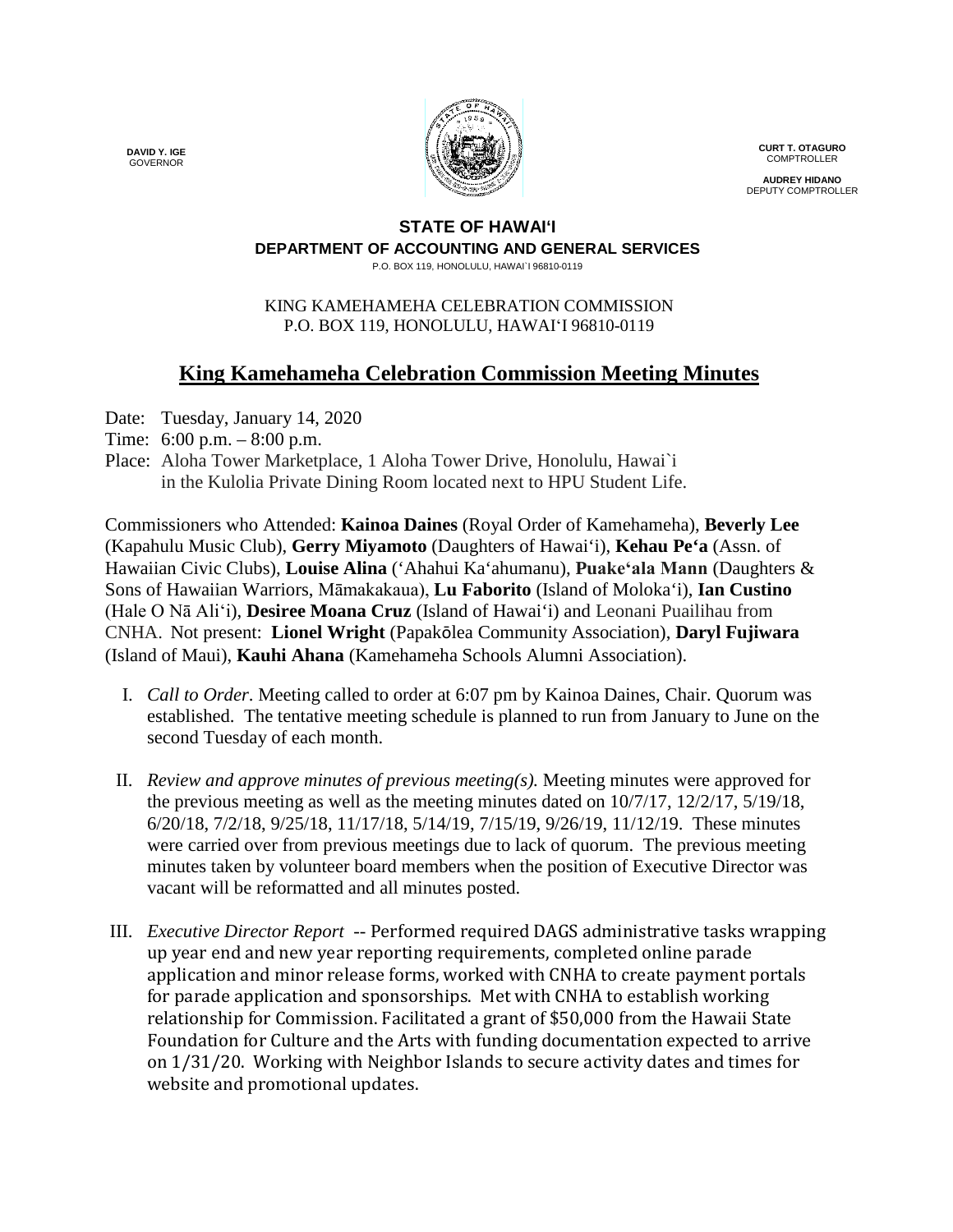## IV. KKCC Business

a. *Executive Committee Report --* Kainoa attended the Legislative meetings to review DAGS plans for 2020.

> i. *Financial Update (CNHA)* – Financial update provided by CNHA noting they are working on assisting in providing payment portals for sponsorship and application processing. Currently we have some HTA funds outstanding for 2019 and will have approximately \$11,000 in carry over from last year for operations. For 2020 we are in the process of working with HTA determining the status of the grant submitted and are awaiting confirmation. It was noted that at one point we were discussing putting all KKCC island grant requests together but it was determined that this could be better implemented for 2021.

- b. *Kaua'i Report –* Lyah Kama-Drake was nominated and Lyah has submitted all of her paperwork and we are just waiting for her to get Governor's approval. Kimo Perry will be spearheading much of the activities. It was noted that the parade would not be possible as there is major construction on Rice Street, which is on the parade route and was concerned for the future route as currently center median strips are being place on the street, which would make using the street as the parade route very difficult.
- c. *Honolulu Report* --

i. *i. Lei Draping Ceremony* – Last year we had a trial revision to protocols and we are currently still reviewing the proposed protocols for 2020. Time constraints as the event has grown are involved related to the Judiciary as well as HFD's participation. The possibility of not using the fire truck due to potential time constraints of the city departments and vehicles was discussed. As well as the possibility of putting all the lei together and not everyone being announced individually. We have added to the previously proposed protocol that there should be an RSVP for anyone intending to present lei. In Hilo the event begins at 5 pm and for the most part it is for the Royal Societies and then hula program. If there are additional lei then it is up to the person managing the event to allow additional leis to be added. Hilo has concerns with tent rentals and VIP guests come in to speak and they would like people to be able to make their flights the same evening. Last year there was a glitch in Hilo with the plumeria lei which was presented on behalf of the Commission dedicated to Skylark got tangled and had to be removed and replaced. In Kohala one person manages it and although many people provided lei they are all checked in and organized on the grass upon receipt. In Kohala one side is greenery and one of floral. They take turns presenting lei; an emcee makes announcements of all the lei being provided. For both events there are presentations only by the Royal Society and a cultural component. Our 2020 Protocols will be based on reviewing the best practices for the other areas doing lei draping. It was recommended that we institute a more formal process of training for those placing the lei. At some point it would be ideal to have a meeting with all lei draping groups and perhaps establish some best practices and statewide protocols. Commissioners were asked to take the draft distributed, review and respond with revisions from your respective organizations. *ii. 104th Annual King Kamehameha Celebration Floral Parade –* Mo`i applications are currently being revised to be an online application. We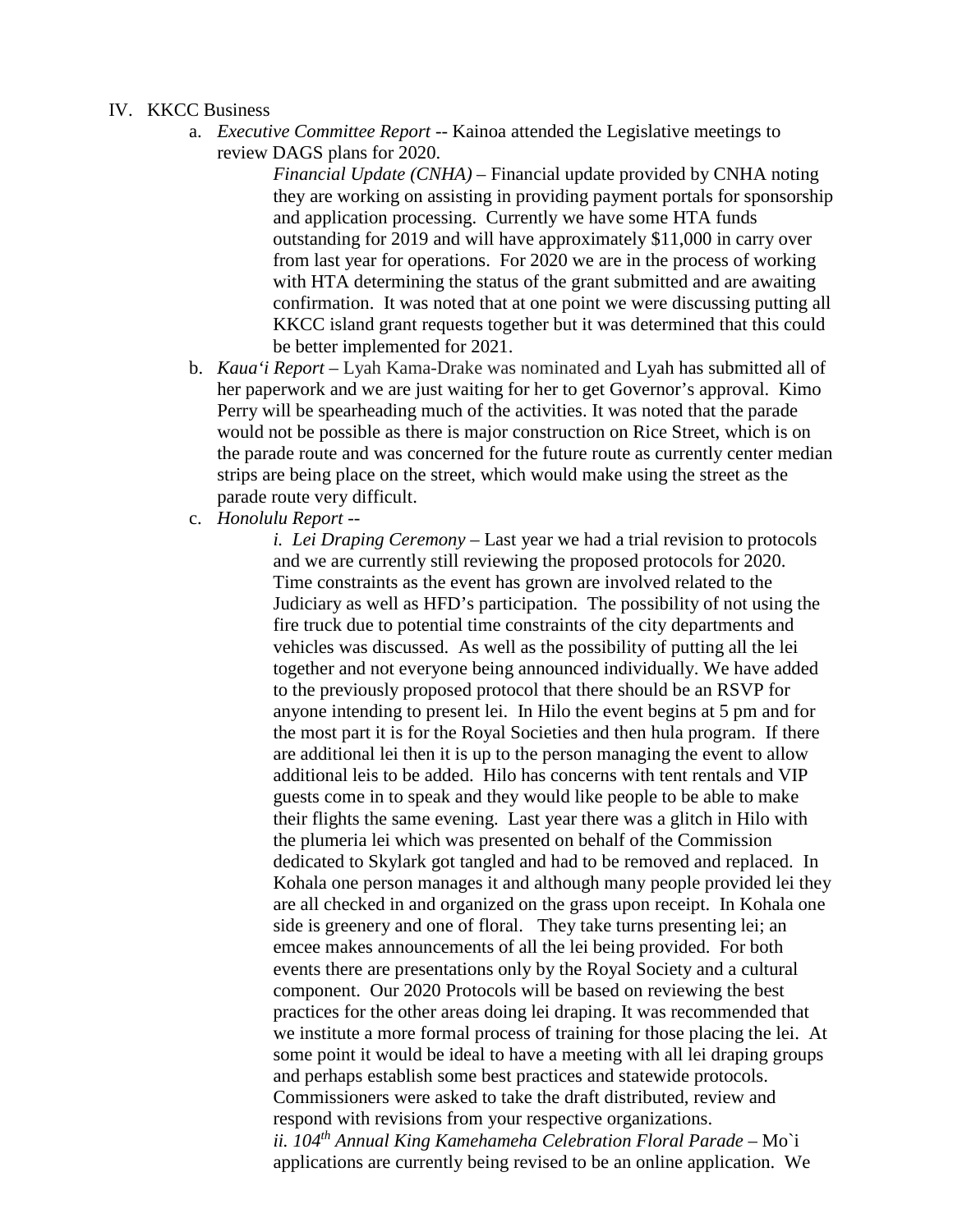are currently looking for Grand Marshall suggestions. We have selected all 8 princesses and queen. All units are invited to join at Mauna `Ala on March 14 from 9 am – 11 am for an event Kehau is hosting, invitation to be sent to commissioners. Currently we are awaiting additional information from the Festival of Pacific Arts & Culture on their participation. Beverly gave an update for the Pā'ū Units and recognized Kehau Pe`a as the 2020 Pā'ū Queen and reported that all of the Princesses will have fundraisers coming up. Fundraising information should be sent to Amy to disperse to Commissioners. It was suggested that the Pā'ū riders do joint Ho`okupu to save time at the lei draping again in 2020. Clint Kalaola gave a report as he is waiting to determine how many representatives we will have from the Festival of Pacific Arts & Culture. We will need to determine where the floats are going to be built, as there will be Festival of Pacific Arts & Culture activities in the Convention Center. Kainoa to check regarding location to build KKCC floats. *iv. King Kamehameha Celebration Ho'olaule'a* – The event will be at Aloha Tower again this year. There will be two stages this year with ethnic and traditional entertainment featured will take place from Mauka to Makai. The time will be from  $2 \text{ pm} - 8 \text{ pm}$  this year with 3 hours of Hawaiian music and 3 hours of ethnic music. There will be a second stage at the front of Aloha Tower Marketplace for ethnic performances. Should any of the countries wish to demonstrate we are exploring a cultural practioner tent. Applications will go out by March and will be due by May for vendors of which we hope to have at least 50. The headliner should be secured in the very near future. Aloha Tower has been very helpful in assisting and cooperating with KKCC to make the event more accessible to the local community as many in the local community did not attend in Waikiki. In 2009 the Ho`olaule`a started in Waikiki so moving the event to Aloha Tower Marketplace didn't impact a long standing tradition and allows for more parking as the park is blocked off for horse trailers and floats. The move to Aloha Tower Marketplace for this second year should help attendance as at the park there was little parking and the access roads were blocked off due to the parade.

- d. *Moloka'i Report* The on island committee is looking at Saturday, June 20 for the Parade and Ho`olaule`a will take place on Sunday, June 21. Lu requested information to clone the Honolulu online applications for Moloka`i.
- e. *Maui Report* Nothing to report.
- f. *Lāna'i Report* The proposed Commissioner to replace Anela Evans currently lives on Maui but works on Lana`i but is a good fit unless Sharon Ibara decides differently.
- g. *Hawai'i Island Report* (Desiree Moana Cruz)

Hilo Statue – Desiree has advised that the State will be taking over ownership of the statue from the Kamehameha Alumni Association, KSAA Māmalahoa Chapter to DAGS. They want to release the statue but still want to plan and execute the lei draping ceremony*.*

h. *Commission Reports*

*i. i. Legislative* – (Kehau Pe`a) There is a schedule of events happening at the capitol for opening day tomorrow but nothing related that would impact KKCC.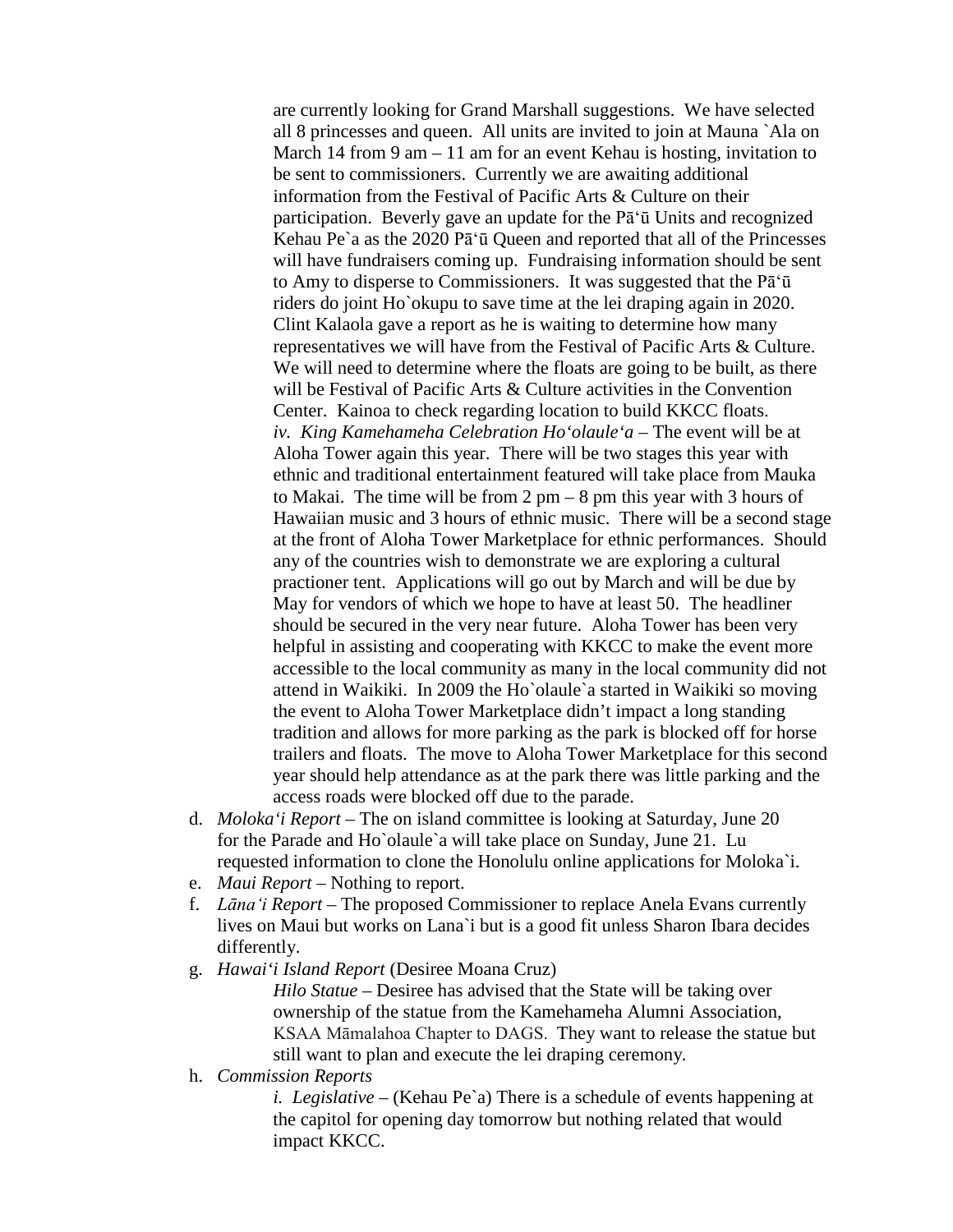*ii. Statuary –* (Desiree Moana Cruz) She is working closely with the group in Hilo to sort out the details for the transfer of the Hilo statue to the State of Hawai`i.

*iii. Retention –* (Beverly Lee) Beverly Lee, Lu Faborito and Daryl Fujiwara will be coming off of the commission on June 30, 2020. Punahele Pires has been nominated to be the new Waimanalo Hawaiian Homestead Association Commissioner. It was noted that we would like to have a gathering of all the other organizations on Neighbor Islands that put the events together for a retreat/meeting of some sorts to establish best practices in the near future.

*ii. iv. Roles and Responsibilities of Commissioners –* (Kainoa Daines) A document with suggested Roles and Responsibilities was distributed to the Commissioners in advance of the meeting for review and discussion and at the meeting. We would like to have each Commissioner assigned a role and have clear responsibilities. This document will be discussed in more detail and roles determined at the next meeting.

*v. Future planning* – The 150th Kamehameha Day Celebration (Declared in 1871 and celebrated in 1872) will be taking place in 2022 so we would like to begin advance planning. We are planning to work with galleries and museums for displays and public engagement. We are looking for a Committee to participate and guide the programming with suggested activities to include concerts, creation of new music and art, educational workshops, keiki activities, etc. In 2022 June 11 is on a Saturday.

*V. Public Testimony –* Antoinette Lee presented written and oral testimony. Her testimony was previously distributed to the Commissioners as well via email. She shared that she had concerns about the lei draping protocols of which she had shared at a previous meeting and wanted to be sure her concerns were heard. She was concerned that the 2019 Lei Draping Protocol changes were not presented to the Hawaiian Civic Clubs prior to the event in 2019. She was assured by the Hawaiian Civic Club liaison Kehau Pe`a that this information was in fact presented at meetings in 2019 and that Antoinette Lee was present in Kailua at that Hawaiian Civic Club Board of Directors' meeting in January 2019. Kehau noted that during the meeting Hailama, Association of Hawaiian Civic Clubs' President, expressed concerns regarding lei draping protocol (to not allow lei to be put onto King Kamehameha's neck and to not allow persons to honi or acknowledge nose to nose with King Kamehameha), which were already shared with the commission. In addition, Kehau reported that this information was emailed to all of the Hawaiian Civic Club Chapter Presidents for distribution at that same time and several Commissioners confirmed that this was true, as their respective clubs had received the notice.

It was reiterated by the Commission that these protocols were readdressed and revised in 2019 in response to constraints with Judiciary and HFD regarding use of facilities and equipment as well as community feedback about public safety concerns regarding length of the ceremony that needed to be taken into consideration. These changes were a result of feedback provided by Commissions from their respective organizations. Following the Lei Draping Ceremony based on feedback the 2019 Protocols have been modified and given the input several changes have already been made to the suggested 2020 protocols which will be voted on at our next meeting with quorum. Desiree provided some additional background on why these protocols were being instituted and examples of how the protocols are implemented on Hawai`i Island. She noted that in Hilo the event is very short